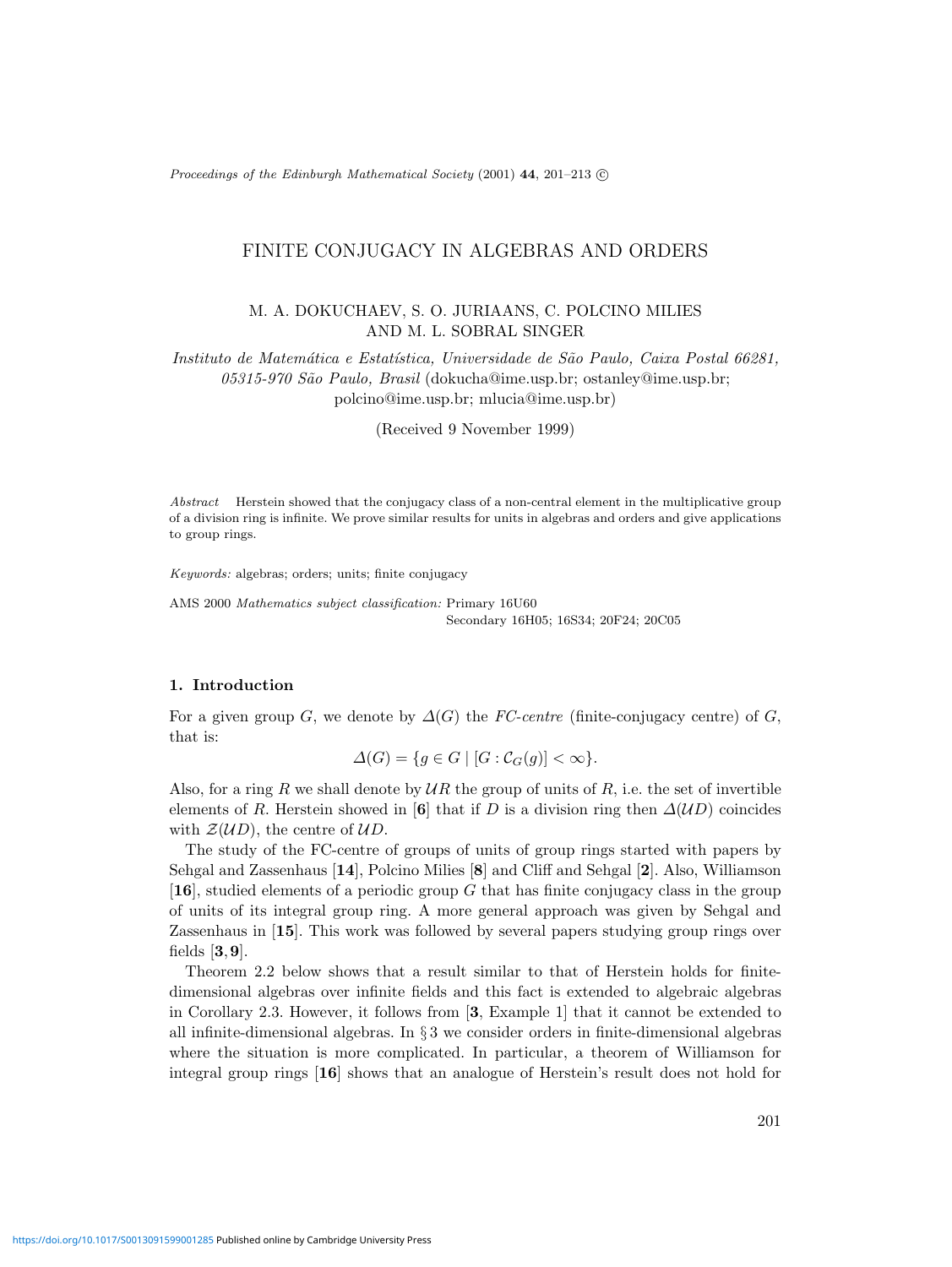orders. However, we are able to obtain general positive results for large classes of orders and we give a partial extension of a theorem of Sehgal and Zassenhaus [**15**, Theorem 1]. In § 4 we consider some applications to group rings and, in particular, we obtain a short proof of the theorem of Williamson.

### **2. Algebras**

The following fact should be known; however, we include an argument for the sake of completeness.

**Proposition 2.1.** Let G be a connected algebraic group over an infinite field. Then every FC-element of G is central.

**Proof.** Let G be a connected algebraic group and  $x \in G$  an FC-element. Then, the centralizer  $C_G(x)$  is a closed subgroup of finite index G. For a fixed  $y \in G$  the map  $z \rightarrow yz \in G$  is polynomial and, therefore, continuous. Since the same holds for its inverse, it is a homeomorphism. Hence, each coset  $yC<sub>G</sub>(x)$  is closed in G and G is a union of a finite number of them. Since  $G$  is connected (even irreducible), it follows that  $x \in \mathcal{Z}(G)$ .

For a group  $G$  let  $TG$  denote the torsion part of  $G$ .

**Theorem 2.2.** Let A be an algebra with unity over an infinite field K.

(i) If A is finite dimensional, then  $\mathcal{U}A$  is a connected linear algebraic group and, consequently,

$$
\Delta(\mathcal{U}A) = \mathcal{Z}(\mathcal{U}A).
$$

Moreover,  $A$  is generated by its units, as a vector space over  $K$  and, therefore,  $UA$ is FC if and only if A is commutative.

- (ii) Every torsion unit of  $\Delta(\mathcal{U}A)$  commutes with each algebraic unit of A and, consequently,  $\Delta(\mathcal{U}A)$  is solvable of length at most 2.
- (iii) Every element of  $\Delta(\mathcal{U}A)$  commutes with each nilpotent element of A.

**Proof.** (i) Let  $n = \dim_K A$  and  $\Gamma: A \to M_n(K)$  be the regular representation of A. Then  $x \in A$  is invertible if and only if  $\det(\Gamma(x)) \neq 0$ . Indeed, if  $\det(\Gamma(x)) \neq 0$ , then  $\Gamma(x)$ is invertible in  $M_n(K)$ , thus it cannot be a zero divisor in  $\Gamma(A)$ . Since an element in a finite-dimensional algebra is either a zero divisor or invertible, the statement follows.

Taking a basis in A,  $\det(\Gamma(x))$  can be considered as a polynomial f in coordinates  $x_1,\ldots,x_n$  of x. Hence

$$
\mathcal{U}A = \{(x_1, \ldots, x_n) \in A \mid f(x_1, \ldots, x_n) \neq 0\}.
$$

So, with respect to the Zariski topology on A, we have that  $\mathcal{U}A$  is a principal open subset in  $A = K<sup>n</sup>$ . Therefore,  $U A$  is an irreducible (i.e. connected) algebraic group. Therefore, by Proposition 2.1, we have that  $\Delta(\mathcal{U}A) = \mathcal{Z}(\mathcal{U}A)$ .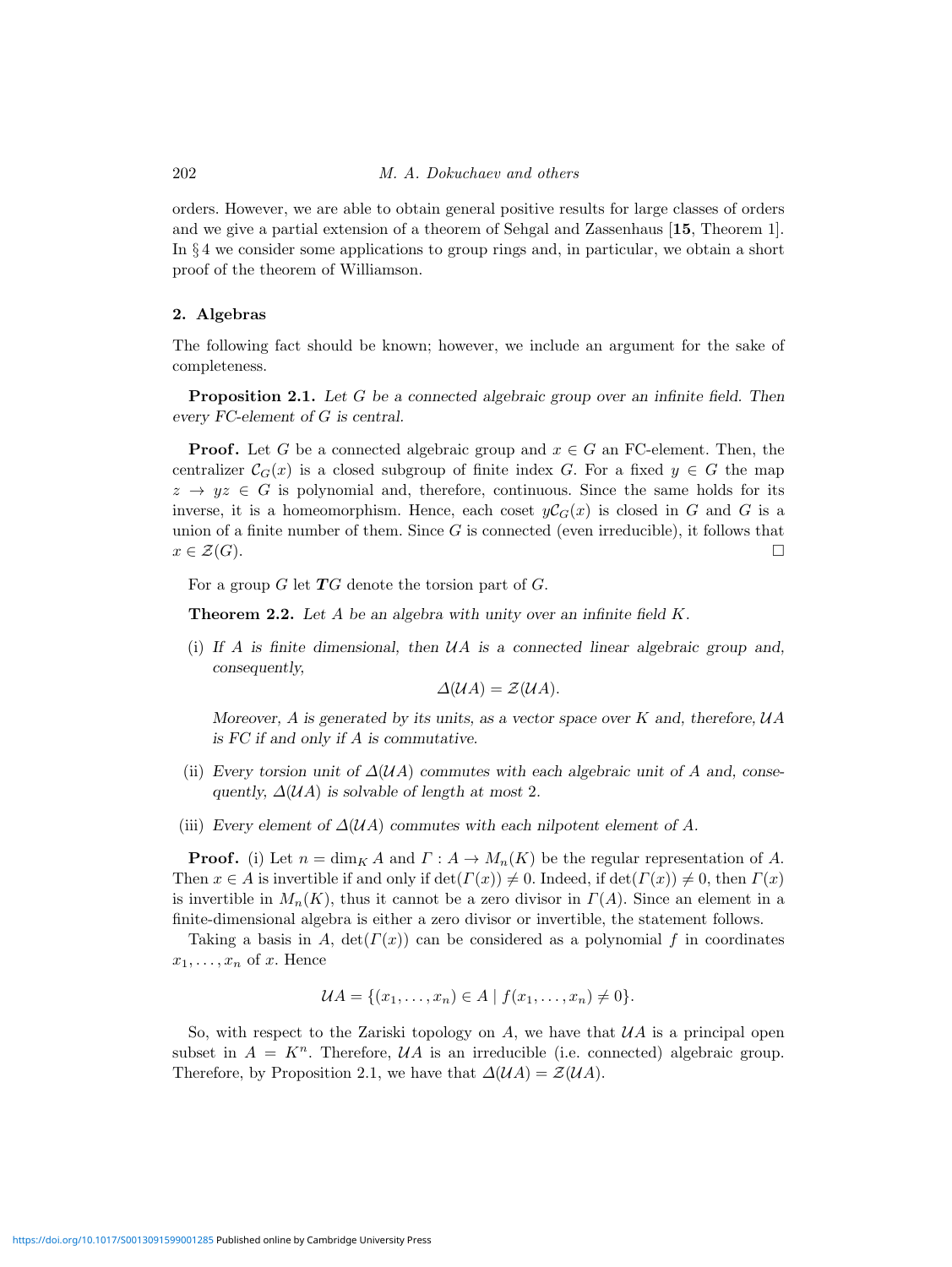Note that  $UA$  is a linear algebraic group as both  $\Gamma : A \to \Gamma(A)$  and its inverse are polynomial maps. Since  $\mathcal{U}A$  is an open subset of A, we have that  $\overline{\mathcal{U}A} = A$ . Let  $A_1$  be the linear span of  $U\Lambda$ . Since every linear subspace is closed under Zariski's topology, we have that  $\mathcal{U}A \subset A_1$ ; hence  $A_1 = A$ .

Item (ii) is an easy consequence of (i), indeed, let  $x \in T\Delta(\mathcal{U}A)$ ,  $y \in \mathcal{U}A$  be algebraic and  $n$  be the dimension of the subalgebra generated by  $y$ . Then, by Dietzmann's Lemma (see [11, 15.1.11]), the conjugates of x in  $H = \langle x, y \rangle$  generate a finite normal subgroup N, and every element of  $H$  can be written as a  $K$ -linear combination of elements of the form hy<sup>i</sup> with  $h \in N$  and  $0 \leq i \leq n-1$ . Hence the K-linear span of H is a finite-dimensional algebra and, by item (i),  $xy = yx$ , as desired. In particular,  $T\Delta(\mathcal{U}A)$  is abelian and, since  $\Delta(\mathcal{U}A) \subset \mathbf{T}\Delta(\mathcal{U}A)$ , by Neuman's Theorem [11, 15.1.7],  $\Delta(\mathcal{U}A)$  is solvable of length at most 2.

(iii) Let  $y \in A$  be a nilpotent element and let n be a positive integer such that  $y^n \neq 0$ and  $y^{n+1} = 0$ . For each  $\alpha \in K$  we consider  $z_{\alpha} = 1 + \alpha y$ , which is a unit whose inverse is  $z_\alpha^{-1} = \sum_{i=0}^n (-1)^i (\alpha y)^i$  and we have that

$$
z_{\alpha}^{-1}xz_{\alpha} = x + \sum_{i=1}^{n} (v_i \alpha^i),
$$

where  $v_i = (-1)^i (y^i x - y^{i-1} xy)$ ,  $1 \leq i \leq n$ .

Since  $x \in \Delta(\mathcal{U}A)$ , there exists an infinite set S of K such that the set  $\{z_\alpha^{-1} x z_\alpha \mid \alpha \in S\}$ consists of a single element.

Let B be a K-basis of A and set  $\alpha, \beta \in S$ , with  $\beta$  fixed. Write

$$
v_i = \sum_{b \in \mathcal{B}} v_i(b)b
$$

and

$$
z_{\beta}^{-1}xz_{\beta} - x = \sum_{b \in \mathcal{B}} w(b)b.
$$

As  $z_{\alpha}^{-1}xz_{\alpha} = z_{\beta}^{-1}xz_{\beta}$ , we get

$$
\sum_{b \in \mathcal{B}} w(b)b = \alpha \left( \sum_{b \in \mathcal{B}} v_1(b)b \right) + \alpha^2 \left( \sum_{b \in \mathcal{B}} v_2(b)b \right) + \cdots
$$

Assume that  $v_1 = xy - yx \neq 0$ . Then, there exists an element  $b_0 \in \mathcal{B}$  such that  $v_1(b_0) \neq 0$ . Consequently, the polynomial  $-w(b_0) + \alpha v_1(b_0) + \alpha^2 v_2(b_0) + \cdots$  is non zero and has infinitely many roots, since it is zero for every  $\alpha \in S$ , a contradiction.

We note that the proof of (iii) also works in the case of orders, as we show in the beginning of the next section.

Notice that if K is a finite field, results similar to those of the previous theorem need not hold. In fact, let A be a direct sum of infinitely many copies of a full matrix ring  $M_n(K)$ ,  $n > 2$ . Then every unit in A is FC so

$$
\mathcal{U}A = \Delta(\mathcal{U}A) \neq \mathcal{Z}(\mathcal{U}A).
$$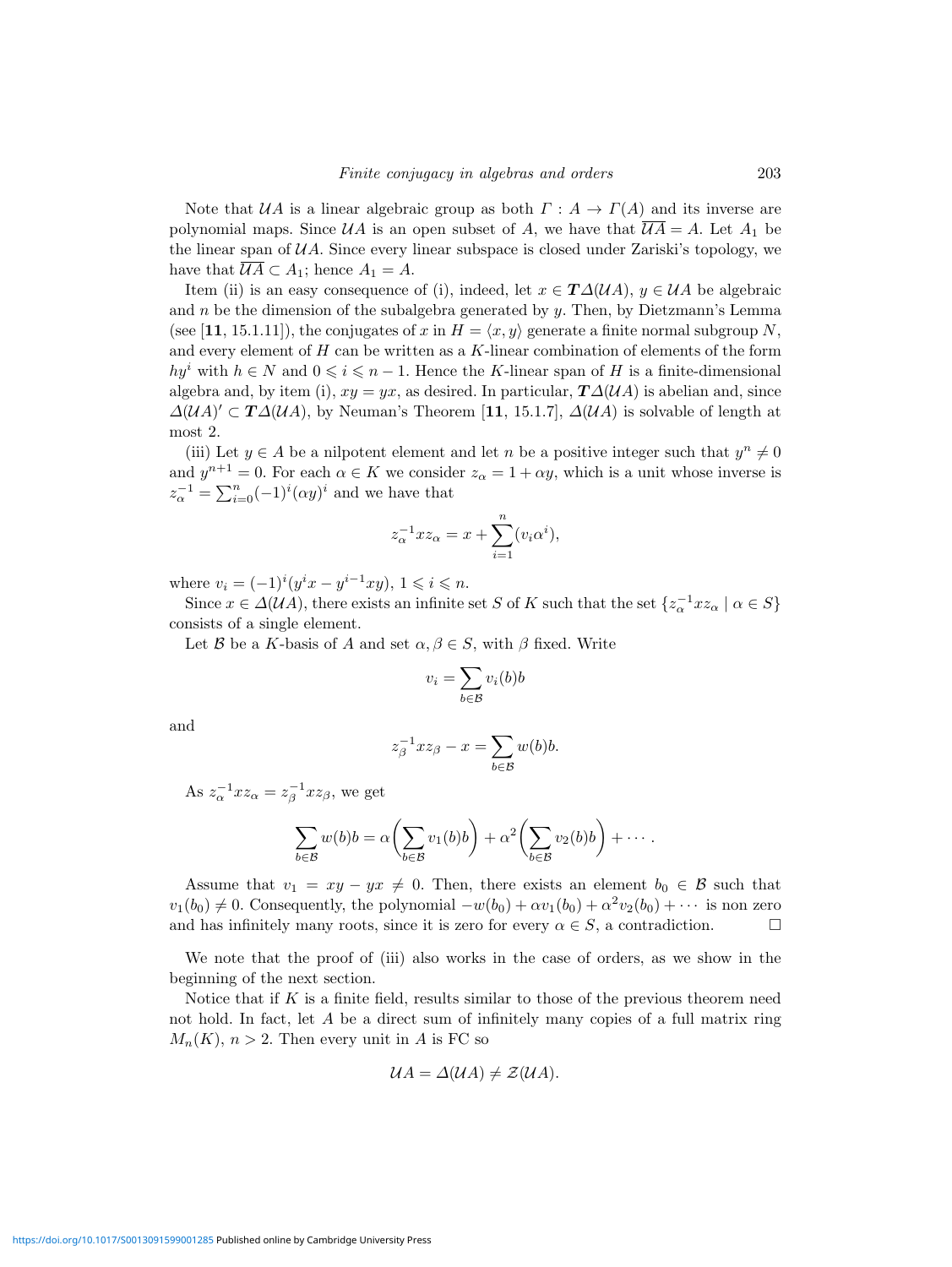Moreover,  $\mathcal{U}A$  is not solvable and clearly units need not commute with nilpotent elements so none of the statements of the theorem above hold.

Throughout this section we shall always assume that the algebras considered are taken over an infinite field K.

**Corollary 2.3.** If  $U A$  and  $\Delta (U A)$  are generated by algebraic units, then

$$
\Delta(\mathcal{U}A) = \mathcal{Z}(\mathcal{U}A).
$$

In particular, this happens if  $A$  is an algebraic algebra. In this case  $A$  is generated by units as a vector space, and  $UA$  is FC if and only if A is commutative.

**Proof.** Let  $x \in \Delta(\mathcal{U}A)$ ,  $y \in \mathcal{U}A$  be algebraic,  $H = \langle x, y \rangle$  and  $x_1, \ldots, x_s$  be the conjugates of x in H. Each commutator of  $\langle x_1,\ldots,x_s\rangle$  is torsion and, therefore, central by (ii) of Theorem 2.2. Hence, each  $h \in H$  can be written as

$$
h = y^{\alpha} x_1^{\beta_1} \dots x_s^{\beta_s} \prod [x_i, x_j]^{\gamma_{ij}},
$$

with  $\alpha, \beta_1, \ldots, \beta_s, \gamma_{ij} \in \mathbb{Z}$ . Now, let  $n_i$  (respectively n) be the dimension of the subalgebra generated by  $x_i$  (respectively y). Then h is a K-linear combination of elements of the form

$$
y^{\delta}x_1^{\epsilon_1}\dots x_s^{\epsilon_s}\prod [x_i,x_j]^{\omega_{ij}}
$$

with  $0 \le \delta \le n$ ,  $0 \le \varepsilon_i \le n_i$ ,  $0 \le \omega_{ij} \le o([x_i, x_j])$ . We have finitely many such elements and, consequently, the  $K$ -linear span of  $H$  is a finite-dimensional algebra. It follows from (i) of Theorem 2.2 that  $x$  and  $y$  commute, as desired. The last statement also follows from part (i) of that theorem.  $\Box$ 

Now, we wish to consider algebras with many units; more precisely, algebras that are generated, as a vector space, by their units. These include large classes of algebras, such as group rings, crossed products, finite-dimensional algebras, algebraic algebras and algebras unitally generated by nilpotent elements such as those considered in [**1**].

The following lemma is an extension of [**3**, Lemma 2.1] to the general case.

**Lemma 2.4.** Let  $x \in A$  be an element such that  $x^2 = bx$  for some  $b \in K$ . Then  $xy = yx$  for all  $y \in \Delta(\mathcal{U}A)$ .

**Proof.** Let k be an arbitrary element in K. If  $b \neq 0$  we set  $u_k = 1 - b^{-1}x + b^{-1}kx$ . Then  $u_k$  is a unit of A whose inverse is  $u_k^{-1} = 1 - b^{-1}x + b^{-1}k^{-1}x$ . Given an element  $y \in \mathcal{U}A_1$ , we compute

$$
y_k = u_k y u_k^{-1} = (1 - b^{-1}x + b^{-1}kx)y(1 - b^{-1}x + b^{-1}k^{-1}x)
$$
  
=  $y - b^{-1}xy - b^{-1}yx + b^{-1}kxy + b^{-1}k^{-1}yx + (2b^{-2} - b^{-2}k - b^{-2}k^{-1})xyx.$ 

If we denote  $c = yxy^{-1}$ , we have that  $yx = cy$  and we can write

$$
y_k = (1 + b^{-1}kx - b^{-1}x - b^{-1}c + b^{-1}k^{-1}c + 2b^{-2}xc - b^{-2}kxc - b^{-2}k^{-1}xc)y.
$$

<https://doi.org/10.1017/S0013091599001285>Published online by Cambridge University Press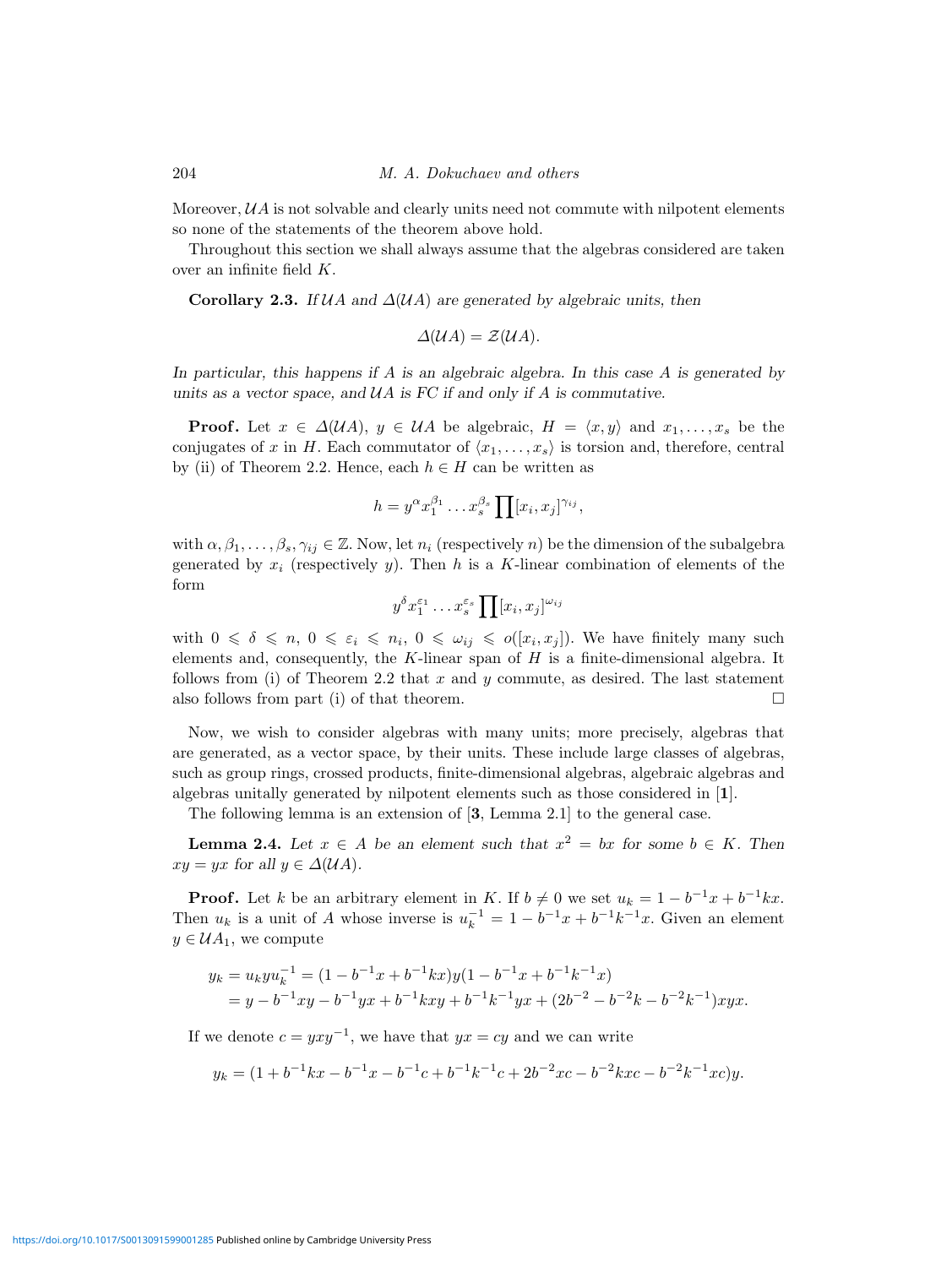Hence

$$
xy_k = x(k + b^{-1}c - b^{-1}kc)y = k(x - b^{-1}xc)y + b^{-1}xcy.
$$

Thus, if  $x - b^{-1}xc \neq 0$ , as K is infinite, we would have infinitely many conjugates for y. So we must have that  $x = b^{-1}xc$  and, back in the expression of  $y_k$ , we obtain

$$
y_k = (1 - b^{-1}c + b^{-1}x + b^{-1}k^{-1}(c - x))y.
$$

Once again, if  $c \neq x$  we would have infinitely many conjugates for y, a contradiction. Hence,  $x = y^{-1}xy$ , as desired.

The case where  $b = 0$  can be obtained by a similar argument, considering the unit  $u_a = 1 + ax$ . It also follows immediately from Theorem 2.2.

Let  $A_1$  denote the linear span of  $\Delta(\mathcal{U}A)$  in A. Since  $\Delta(\mathcal{U}A)$  is a group, it follows immediately that  $A_1$  is a subalgebra of  $A$ .

**Corollary 2.5.** Every idempotent of  $A_1$  is central in  $A$ .

**Proof.** Let  $e \in A_1$  be an idempotent and let x be an arbitrary element of A. The elements  $\alpha = \exp(1 - e)$  and  $\beta = (1 - e)xe$  are such that  $\alpha^2 = \beta^2 = 0$ .

Write e as a linear combination  $e = \sum_i l_i u_i$  of elements  $u_i \in \Delta(\mathcal{U}A)$  with coefficients  $l_i \in K$ . By the previous lemma, both  $\alpha$  and  $\beta$  commute with every  $u_i$  and thus with e. Hence

$$
e\alpha = \alpha e = 0,
$$
  

$$
e\beta = \beta e = 0.
$$

Now,  $e\alpha = ex(1-e)$  and thus  $ex = exe$ . In a similar way we obtain that  $xe = exe$  and thus  $xe = ex$ , as claimed.

**Theorem 2.6.** Let A be an algebra generated by its units, as a linear space over an infinite field  $K$  such that  $U\Lambda$  is FC. Then every idempotent and every nilpotent element are central in A.

Moreover, if A is generated by its torsion units, as a linear space over K, then  $\mathcal{U}A$  is FC if and only if A is commutative.

**Proof.** The first part of the statement follows immediately from Corollary 2.5 and item (iii) of Theorem 2.2 while the second is a consequence of item (ii) of the same theorem.  $\Box$ 

### **3. Orders**

Let D be a domain, K its field of fractions and let A be a K-algebra. By a D-order  $\Lambda$ in A we mean a D-subalgebra of A such that  $A = K\Lambda$ . Notice that this implies that  $\Lambda$ contains a K-basis of A. Of course,  $\Delta(\mathcal{U}A) \subset \Delta(\mathcal{U}A) \cap A$ , but, in general, equality does not hold. To see this take, for example,  $K_8 = \langle a, b \mid a^4 = 1, a^2 = b^2, bab^{-1} = a^{-1} \rangle$  and set  $\Lambda = \mathbb{Z}K_8$  and  $A = \mathbf{Q}K_8$ . Then the element  $x = 1 + a + a^3$  lives in  $\Lambda$ , is central and invertible in A, with inverse  $x^{-1} = \frac{1}{3}(1 + a - 2a^2 + a^3)$ , but  $x \notin \mathcal{U}\Lambda$ .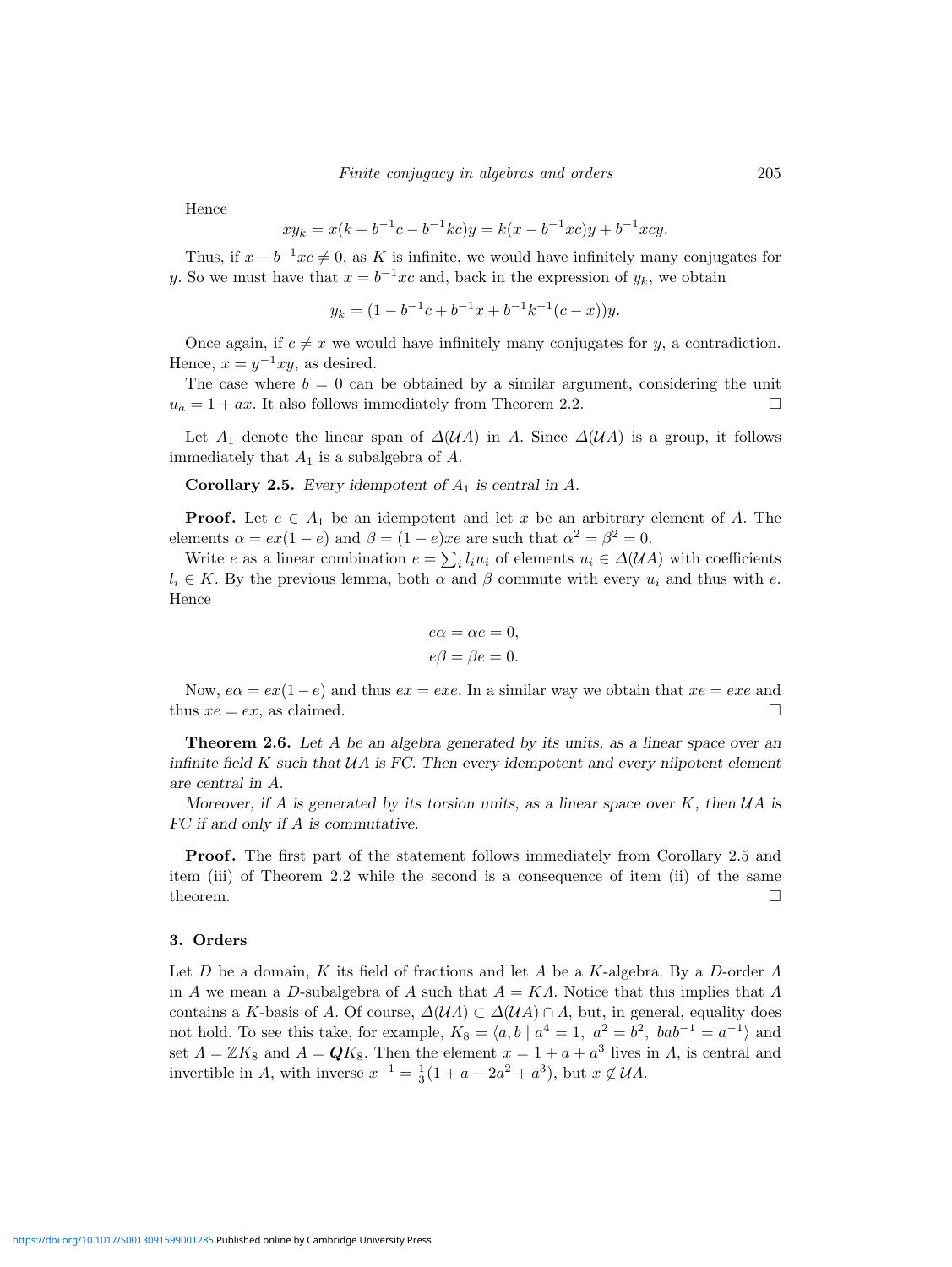206 M. A. Dokuchaev and others

**Proposition 3.1.** Let D be an infinite domain and let K be its field of fractions. Let A be a K-algebra and  $\Lambda$  a D-order in A. If  $x \in \Delta(\mathcal{U}\Lambda)$  and  $y \in A$  is nilpotent then  $xy = yx$ .

**Proof.** Let  $y \in A$  be a nilpotent element. Since  $\Lambda$  is a D-order in  $A$ , there exists an element  $d \in D$  such that  $y_1 = dy \in \Lambda$ .

For each  $\alpha \in D$  set  $z_{\alpha} = 1 + \alpha y_1$ . Then  $z_{\alpha}$  is a unit in  $\Lambda$  whose inverse is

$$
z_{\alpha}^{-1} = \sum_{i=0}^{n} (-1)^{i} (\alpha y_1)^{i}.
$$

As in item (iii) of Theorem 2.2 we can conclude that there exists an infinite set S of D such that the set  $\{z_\alpha^{-1} x z_\alpha \mid \alpha \in S\}$  consists of a single element. If  $xy_1 \neq y_1x$  taking a K-basis B of A contained in  $\Lambda$  and a fixed scalar  $\beta \in S$  we can obtain, as before, a non-zero polynomial  $-w(b_0) + \alpha v_1(b_0) + \alpha^2 v_2(b_0) + \cdots$  that has infinitely many roots in S, a contradiction.

Hence,  $xy_1 = y_1x$  and thus also  $xy = yx$ .

As a consequence of Proposition 3.1 we obtain the following theorem.

**Theorem 3.2.** Let D be an infinite domain, K its field of fractions, A a finitedimensional K-algebra,  $\Lambda$  a D-order in  $A, \mathcal{J} = \mathcal{J}(A)$  the 'Jacobson radical' of  $A$ , and  $\bar{A} = A/\mathcal{J}$ . Assume that  $\text{Hom}_{A}(P_i, P_j) = 0$  for every pair of non-isomorphic principal modules  $P_i$ ,  $P_j$  of multiplicity 1 in A. If every minimal ideal of  $\overline{A}$  which is a division ring is isomorphic to  $K$ , then

$$
\Delta(\mathcal{U}A) \subset \mathcal{Z}(A),
$$

**Proof.** Let  $\overline{A} = M_{n_1}(\mathcal{D}_1) \times \cdots \times M_{n_s}(\mathcal{D}_s)$  be the Wedderburn decomposition of  $\overline{A}$ , let  $V_i$  be the *i*th irreducible  $\overline{A}$ -module and  $\mathcal{P}_i$  the principal A-module corresponding to  $V_i$ . Then we have an A-module isomorphism

$$
A \cong n_1 \mathcal{P}_1 \oplus \cdots \oplus n_s \mathcal{P}_s,\tag{3.1}
$$

,

and, by the Peirce decomposition (see  $[4, p. 26]$ ), we obtain that A is isomorphic to the algebra of matrices of the form

$$
\begin{bmatrix} a_{11} & a_{12} & \dots & a_{1s} \\ a_{21} & a_{22} & \dots & a_{2s} \\ \vdots & \vdots & \ddots & \vdots \\ a_{s1} & a_{s2} & \dots & a_{ss} \end{bmatrix}
$$

where  $a_{ij} \in \text{Hom}_A(n_i \mathcal{P}_i, n_i \mathcal{P}_i)$ . Notice that  $\text{End}_A(n_i \mathcal{P}_i) \cong M_{n_i}(\text{End}_A(\mathcal{P}_i))$ .

We shall denote by  $e_{ij}(a_{ij})$  a matrix whose entry in position  $(i, j)$  is equal to  $a_{ij}$  and all other entries are equal to zero.

Let  $x \in \Delta(\mathcal{U}\Lambda)$ . By Proposition 3.1 we have that x commutes with all nilpotent elements of A. In particular, if  $i \neq j$ , it commutes with every matrix  $e_{ij}(a_{ij})$ . Thus it remains to show that x centralizes the diagonal subalgebra  $\text{End}_A(n_1\mathcal{P}_1)\times\cdots\times \text{End}_A(n_s\mathcal{P}_s)$ .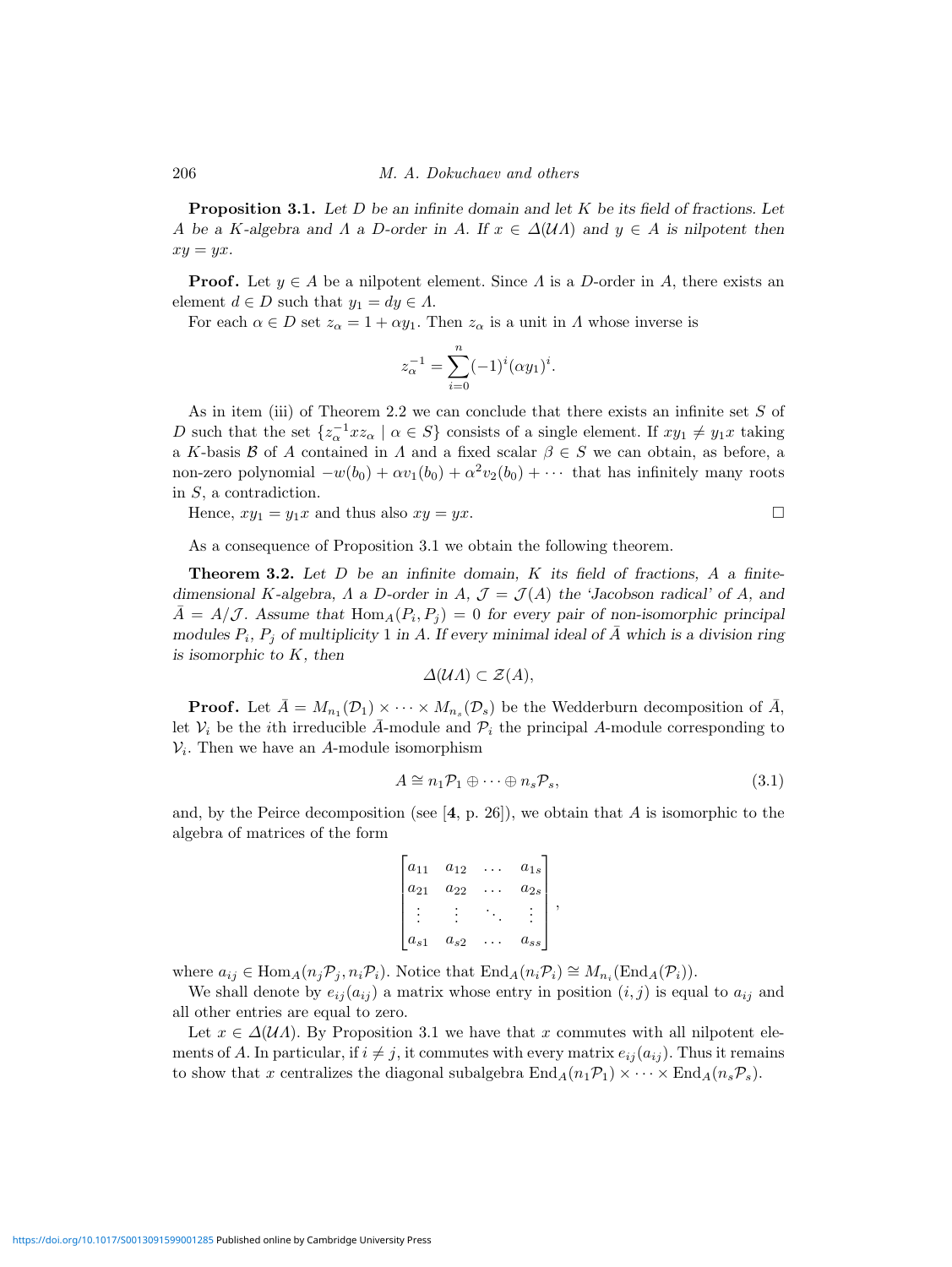Let  $x_{ij} \in A$  be the entry of x belonging to  $\text{Hom}_A(n_j \mathcal{P}_j, n_i \mathcal{P}_i)$ . We wish to show that x is a diagonal matrix. Assume that, in the decomposition of  $A$  given in  $(3.1)$  above, we have that  $n_i > 1$  if  $1 \leq i \leq t$  and  $n_i = 1$  if  $t + 1 \leq i \leq s$ . It follows directly from our assumption on the principal modules of multiplicity 1 in  $A$  that  $x$  is of the form

$$
x = \begin{bmatrix} x_{1,1} & x_{1,2} & \cdots & x_{1,t} & x_{1,t+1} & x_{1,t+2} & \cdots & x_{1,s} \\ x_{2,1} & x_{2,2} & \cdots & x_{2,t} & x_{2,t+1} & x_{2,t+2} & \cdots & x_{2,s} \\ \vdots & \vdots & \ddots & \vdots & \ddots & \vdots \\ x_{t,1} & x_{t,2} & \cdots & x_{t,t} & x_{t,t+1} & x_{t,t+2} & \cdots & x_{t,s} \\ x_{t+1,1} & x_{t+1,2} & \cdots & x_{t+1,t} & x_{t+1,t+1} & 0 & \cdots & 0 \\ x_{t+2,1} & x_{t+2,2} & \cdots & x_{t+2,t} & 0 & x_{t+2,t+2} & \cdots & 0 \\ \vdots & \vdots & \vdots & \ddots & \vdots & \vdots \\ x_{s,1} & x_{s,2} & \cdots & x_{s,t} & 0 & 0 & \cdots & x_{s,s} \end{bmatrix}
$$

For an index  $i \leq t$  and every nilpotent element  $a \in \text{End}_{A}(n_{i}P_{i}),$  by Proposition 3.1 we have that  $e_{ii}(a)x = xe_{ii}(a)$ . A straightforward computation shows that

$$
ax_{ij} = 0 = x_{ij}a \quad \text{for all } j \neq i. \tag{3.2}
$$

We claim that this implies  $x_{ij} = x_{ji} = 0$ , for all  $j \neq i, 1 \leq i \leq s$ . In fact, recall that  $\text{End}_{A}(n_{i}P_{i}) = M_{n_{i}}(\text{End}_{A}(P_{i}))$  and set  $a = e_{kl}(1) \in M_{n_{i}}(\text{End}_{A}(P_{i}))$  with  $k \neq l$ . For an arbitrary element  $y \in n_j P_j$  we compute  $x_{ij}(y) \in n_i P_i$ , so, if we consider  $n_i P_i$  as column matrices with entries in  $P_i$ , we can write  $x_{ij}(y)$  in the form

$$
x_{ij}(y) = \begin{pmatrix} x_{ij}^1(y) \\ x_{ij}^2(y) \\ \dots \\ x_{ij}^{n_i}(y) \end{pmatrix}.
$$

Then

$$
0 = ax_{ij}(y) = e_{kl}(1) \begin{pmatrix} x_{ij}^1(y) \\ x_{ij}^2(y) \\ \dots \\ x_{ij}^{n_i}(y) \end{pmatrix} = \begin{pmatrix} 0 \\ \dots \\ x_{ij}^l(y) \\ \dots \\ 0 \end{pmatrix},
$$

where  $x_{ij}^l(y)$  is the kth entry of the column.

This implies that  $x_{ij}^l(y) = 0$  for  $l \neq k$ . Since k and l are arbitrary distinct, we have that  $x_{ij}(y) = 0$ , for all  $y \in n_j P_j$  and thus  $x_{ij} = 0$ . A similar argument shows that also  $x_{ji} = 0$ . Consequently, x is diagonal.

Fix an index i with  $1 \leq i \leq t$  (and, thus,  $n_i > 1$ ). Consider the element  $y = e_{ii}(e_{km}(1))$ of the diagonal subalgebra where  $k \neq m$  and the elementary matrix  $e_{km}(1)$  belongs to  $M_{n_i}(\text{End}_A(\mathcal{P}_i))$ . Then  $y^2 = 0$  and the equality  $xy = yx$  implies that  $x_{ii}$  commutes with  $e_{km}(1)$ . Since k and m are arbitrary, it follows that  $x_{ii}$  must be scalar,  $x_{ii} = aI$ ,  $a \in \text{End}_{A}(\mathcal{P}_{i})$ . Moreover, for all  $b \in \text{End}_{A}(\mathcal{P}_{i})$  and  $e_{km}(b) \in \text{End}_{A}(\mathcal{P}_{i})$ , we have that

$$
aIe_{km}(b) = abe_{km}(1) = e_{ij}(b)aI = bae_{km}(1).
$$

<https://doi.org/10.1017/S0013091599001285>Published online by Cambridge University Press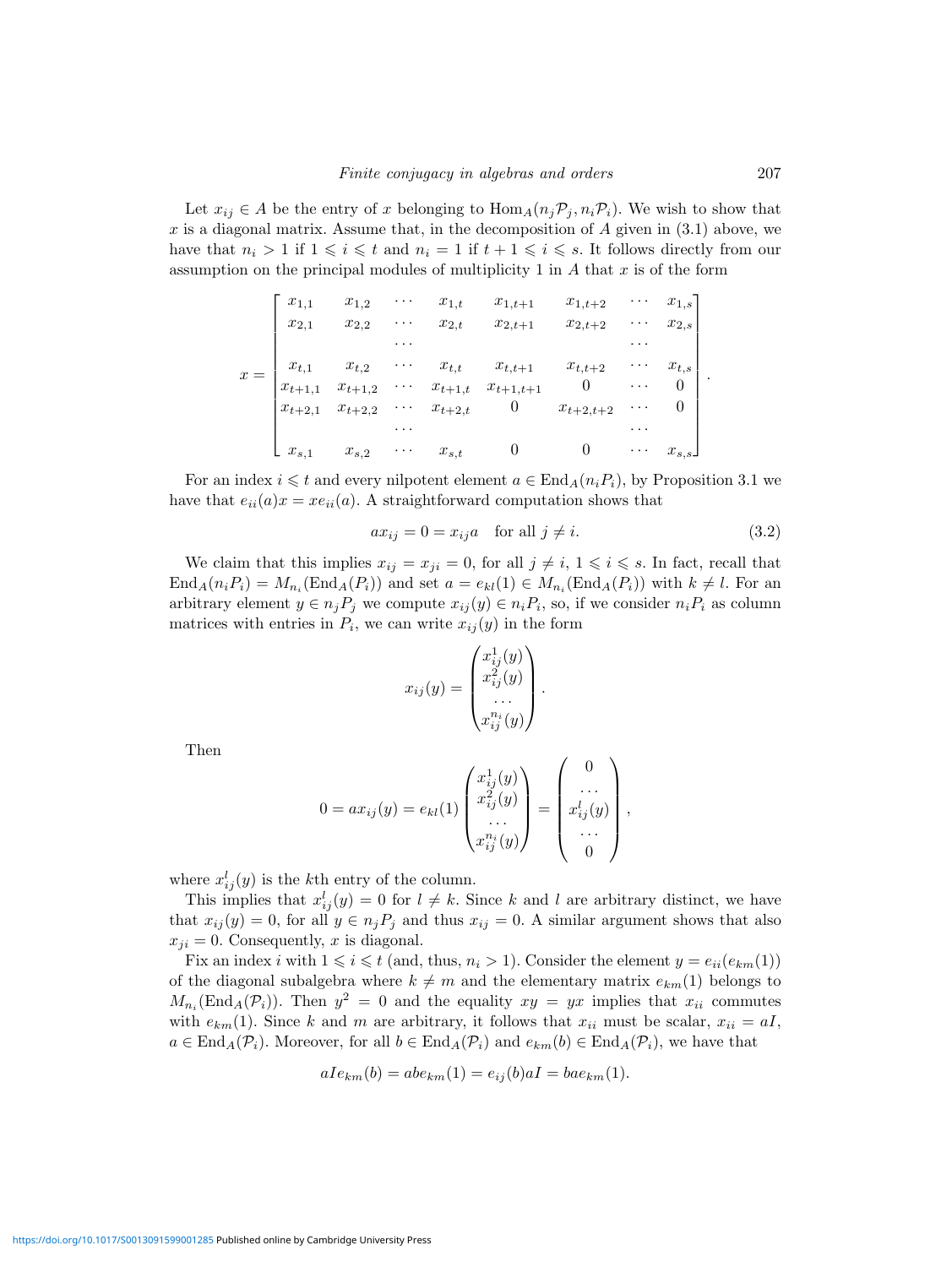208 M. A. Dokuchaev and others

Consequently,  $a \in \mathcal{Z}(\text{End}_A(\mathcal{P}_i))$ . Thus  $x_{ii}$  centralizes  $E_A(n_i \mathcal{P}_i)$  with  $n_i > 1$ . Now assume  $i > t$  and thus  $n_i = 1$ .

In this case,  $M_{n_i}(D_i) = D_i$  is a division ring, so, by our hypothesis,  $D_i \cong \text{End}_{\bar{A}}(\mathcal{V}_i) \cong$ K. Therefore,  $\text{End}_A(\mathcal{P}_i)/\mathcal{J}(\text{End}_A(\mathcal{P}_i))$  is also isomorphic to K. Hence

$$
End_A(\mathcal{P}_i)=Ke_i\oplus \mathcal{J}(\mathrm{End}_A(\mathcal{P}_i)),
$$

a direct sum of  $K$ -vector spaces. Since we have shown that  $x$  is diagonal, it follows immediately that it commutes with the elements of  $Ke_i$  and, as x centralizes  $\mathcal{J}(\text{End}_A(\mathcal{P}_i)),$ we conclude that  $x \in C_A(\text{End}_A(\mathcal{P}_i))$ , which completes the proof.

**Remark 3.3.** Notice that the restriction that  $\text{Hom}_{A}(P_i, P_j) = 0$  for every pair of non-isomorphic principal modules  $P_i$ ,  $P_j$  of multiplicity 1 in A is always verified in the case of semisimple algebras, by Schur's Lemma. On the other hand, we observe that it is essential in the non-semisimple case, as shown by the following example.

Take

$$
A = \begin{bmatrix} \mathbf{Q} & \mathbf{Q} \\ 0 & \mathbf{Q} \end{bmatrix} \quad \text{and} \quad A = \begin{bmatrix} \mathbb{Z} & \mathbb{Z} \\ 0 & \mathbb{Z} \end{bmatrix},
$$

and set

$$
x = \begin{bmatrix} 1 & 1 \\ 0 & 1 \end{bmatrix}.
$$

It is easy to see that the conjugacy class of x in  $\mathcal{U}\Lambda$  is of order 2, so x is non-central but  $x \in \Delta(\mathcal{U}\Lambda).$ 

**Corollary 3.4.** Let D and K be as above, A be a finite-dimensional K-algebra and Λ an order in A. Assume that  $\text{Hom}_{A}(P_i, P_j) = 0$  for every pair of non-isomorphic principal modules  $P_i$ ,  $P_j$  of multiplicity 1 in A. If K is a splitting field for A, then

$$
\Delta(\mathcal{U}A) \subset \mathcal{Z}(A).
$$

**Corollary 3.5.** Let  $D$  and  $K$  be as above,  $A$  be a semisimple finite-dimensional  $K$ algebra and  $\Lambda$  a D-order in  $\Lambda$ . If  $\Lambda$  has no minimal ideal that is a non-commutative division ring, then

$$
\Delta(\mathcal{U}A)\subset \mathcal{Z}(A).
$$

**Proof.** The proof of the theorem shows that  $x \in \Delta(\mathcal{U}\Lambda)$  centralizes each Wedderburn component  $M_{n_i}(\mathcal{D}_i)$  of A with  $n_i > 1$ . On the other hand, by our assumption,  $n_i = 1$ implies that  $\mathcal{D}_i$  is a field. Hence  $x \in \mathcal{Z}(A)$ .

**Theorem 3.6.** Let D be an infinite domain and R a D-algebra.

(i) If  $R$  is torsion free as a D-module, then

$$
\Delta(GL_n(R))=\Delta(UR)I,
$$

where I is the identity matrix of  $M_n(R)$ .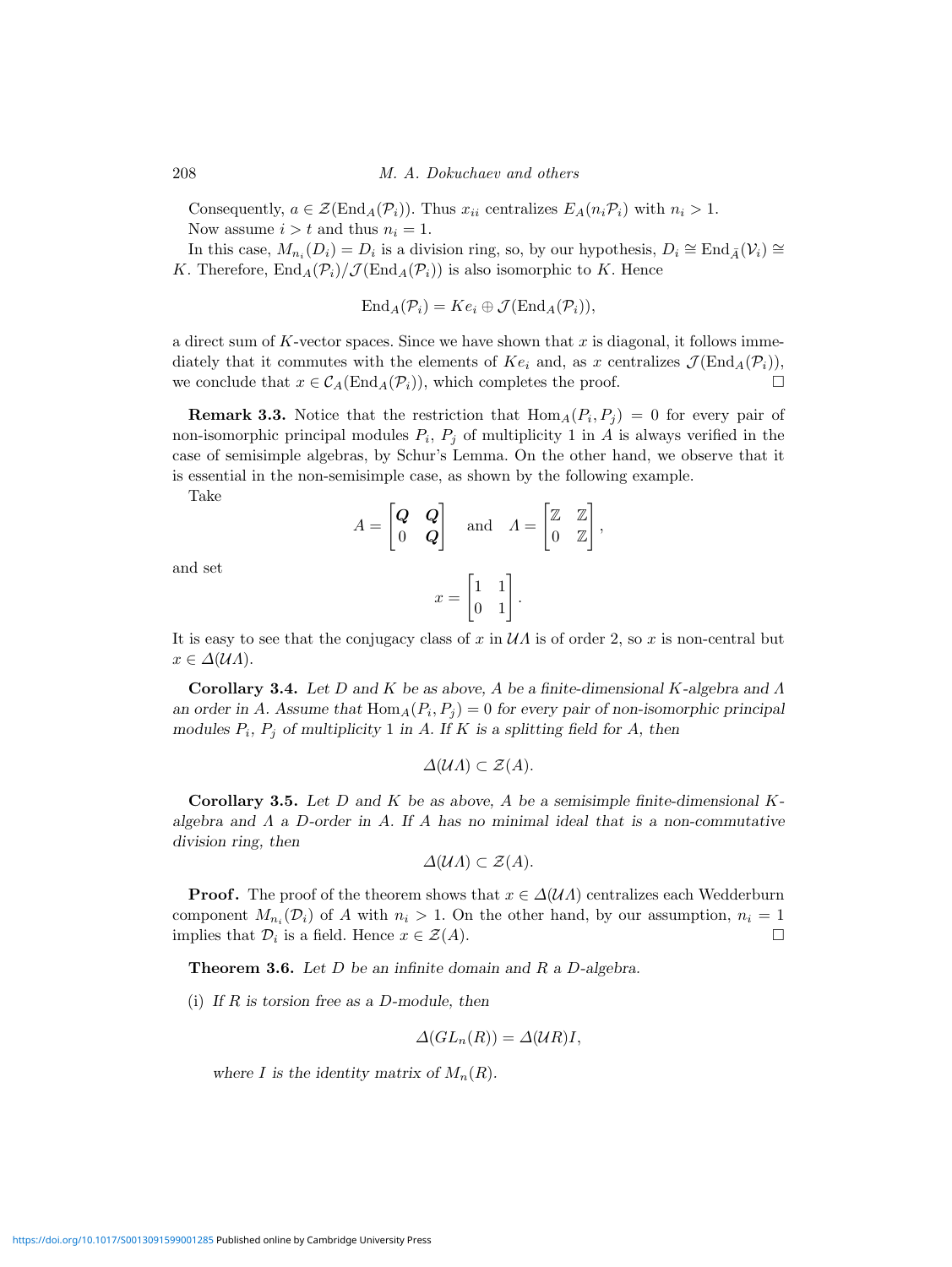(ii) If  $char(D)=0$  and  $n > 1$ , then

$$
\Delta(GL_n(R))=\mathcal{Z}(GL_n(R)).
$$

**Proof.** Let  $\{e_{ij} : 1 \leq i, j \leq n\}$  be the basis of elementary matrices of  $M_n(R)$  and let

$$
a = \sum_{i,j} a_{ij} e_{ij} \in \Delta(GL_n(R)).
$$

Fix  $1 \leq i_0, j_0 \leq n$  with  $i_0 \neq j_0$  and for each  $r \in D$  set

$$
a_r = (I - re_{i_0j_0})a(I + re_{i_0j_0}).
$$

Since D is infinite and the conjugacy class of a is finite, there exist  $r, s \in D$ ,  $r \neq s$ , such that  $a_r = a_s$ . This implies that a commutes with  $I + (r - s)e_{i_0j_0}$  and hence with  $e_{i_0j_0}$ , as R is torsion free over D. It follows that  $a_{j_0j} = a_{ii_0} = 0$  for all  $j \neq j_0$  and  $i \neq i_0$ and that  $a_{i_0i_0} = a_{j_0j_0}$ . Since this holds for all  $1 \leq i_0, j_0 \leq n$ ,  $i_0 \neq j_0$ , we conclude that  $a = a_{11}I$  and  $a_{11} \in \Delta(R)$  and (i) follows.

Now suppose that  $char(D) = 0$ . For  $i \neq j$  set  $u_{ij} = I + e_{ij}$ . Then  $u_{ij}$  is a unit. If  $a \in \Delta(GL_n(R))$  then there exists a positive integer k such that  $u_{ij}^k$  centralizes a. Note that  $u_{ij}^k = I + ke_{ij}$ . Since  $char(D) = 0$ , it follows easily that  $ae_{ij} = e_{ij}a$  if  $i \neq j$  and, as  $e_{ii} = e_{ij} \cdot e_{ji}$ , we conclude that a commutes with all the matrices of the basis of  $M_n(R)$ and thus a is a scalar matrix, i.e. of the form  $a = \lambda_0 I$ , where I is the identity matrix and  $\lambda_o \in R$ . Finally, set  $u = I + \lambda e_{12}$  with  $\lambda \in R$ . Since  $u^k = I + k\lambda e_{12}$ , an argument similar to the one above shows that  $\lambda_0 \in \mathcal{Z}(R)$ .

Notice that the arguments in the proof above do not depend on the fact that the given matrix a is invertible. Hence, if for a given ring R we denote by  $\Delta(R)$  the set of elements in R who have finitely many conjugates under the action of  $UR$ , we actually have the following.

**Corollary 3.7.** Let D be an infinite domain and R a D-algebra.

(i) If  $R$  is torsion free as a D-module then

$$
\Delta(M_n(R)) = \Delta(R)I,
$$

where I is the identity matrix of  $M_n(R)$ .

(ii) If  $char(D)=0$  and  $n > 1$  then

$$
\Delta(M_n(R)) = \mathcal{Z}(M_n(R)).
$$

### **4. Group rings**

In this section we shall apply our previous results to the case of group rings. First, we notice that if G is a finite group such that the group algebra *Q*G has no minimal ideal which is a non-commutative division ring, then Corollary 3.5 shows that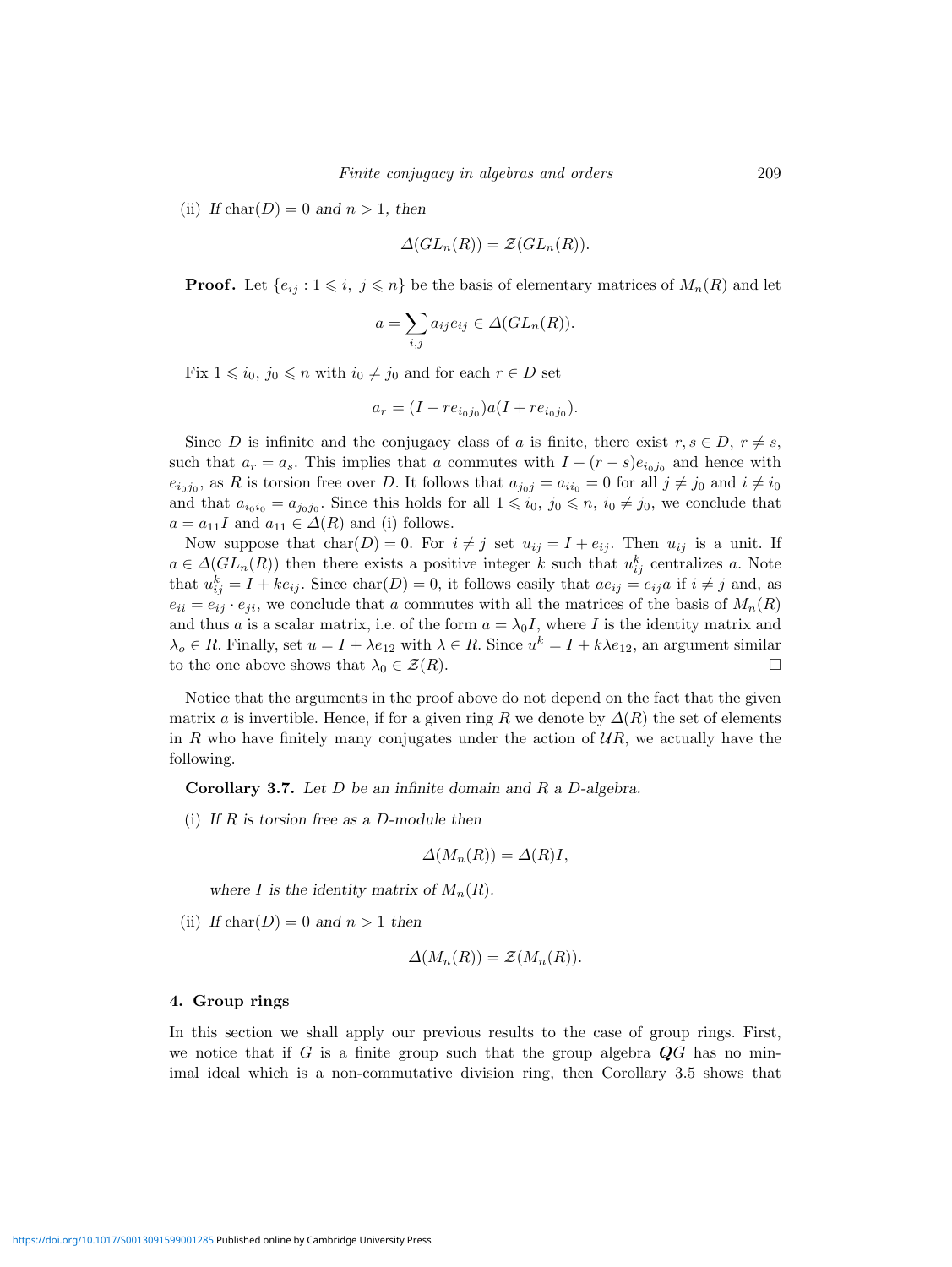$\Delta(\mathcal{U}(ZG)) \subset \mathcal{Z}(QG)$ . We remark that there are many important classes of groups which satisfy this condition, as all finite simple groups, nilpotent groups of odd order [**13**, Corollary 20.7], and groups which have no non-abelian homomorphic image that is fixed-point free, as considered in [**10**].

We begin with some technical lemmas.

**Lemma 4.1.** Let K be a field and let G be a subgroup of  $GL(2, K)$ . Then

- (i) if  $a \in GL(2, K)$  is non-central, its centralizer in  $GL(2, K)$  is abelian, and
- (ii) either  $\Delta(G) = \mathcal{Z}(G)$  or G is abelian-by-finite.

**Proof.** To prove (i) we may assume, without loss of generality, that  $K$  is algebraically closed. Then the statement follows directly, considering the Jordan normal form of a.

To prove (ii), notice that if  $\Delta(G) \neq \mathcal{Z}(G)$ , taking  $a \in \Delta(G)$  non-central, we have that  $[G: C_G(a)]$  is finite and the argument above showed that  $C_G(a)$  is abelian so G is abelian-by-finite, as desired.

Notice that, if  $K_8$  is the quaternion group of order 8, it is well-known that  $\mathcal{U}(\mathbb{Z}K_8)$  =  $\pm K_8$  and thus an analogue of Herstein's result does not hold for the order  $\mathbb{Z}K_8$  in  $\mathbf{Q}K_8$ . However, we have the following.

**Proposition 4.2.** Let  $G = K_8 \times \langle c \rangle$ , where c is an element of order p, an odd prime, and  $K_8 = \langle a, b \rangle$  is the quaternion group of order 8. Then

$$
\Delta(\mathcal{U}(\mathbb{Z}G)) = \mathcal{Z}(\mathcal{U}(\mathbb{Z}G)).
$$

**Proof.** Let  $K_8 = \langle a, b : a^4 = 1, a^2 = b^2, b^{-1}ab = a^{-1} \rangle$ . Consider the ring representation  $\psi : \mathbb{Z}G \to M_2(C)$  given by

$$
a \to \begin{pmatrix} i & 0 \\ 0 & -i \end{pmatrix}, \qquad b \to \begin{pmatrix} 0 & -1 \\ 1 & 0 \end{pmatrix}, \qquad c \to \begin{pmatrix} \xi & 0 \\ 0 & \xi \end{pmatrix},
$$

where  $\xi$  is a primitive pth root of unity.

If we write  $u = x_0 + x_1a + x_2b + x_3ab \in \mathbb{Z}G$  with

$$
x_t = \alpha_{0_t} + \alpha_{1_t}c + \dots + \alpha_{p-1_t}c^{p-1} \in \mathbb{Z}(\langle c \rangle),
$$

then

$$
\psi(u) = \begin{pmatrix} y_0 + y_1 i & -(y_2 + y_3 i) \\ y_2 - y_3 i & y_0 - y_1 i \end{pmatrix},
$$

with

$$
y_t = \alpha_{0_t} + \alpha_{1_t} \xi + \dots + \alpha_{p-1_t} \xi^{p-1} \in \mathbb{Z}[\xi]
$$

and Ker  $\psi = \partial Z G$ .

If we restrict  $\psi$  to  $\mathcal{U}(\mathbb{Z}G)$  we have a group homomorphism

$$
\psi\,]:\mathcal{U}(\mathbb{Z}G)\rightarrow GL(2,\mathbf{C}),
$$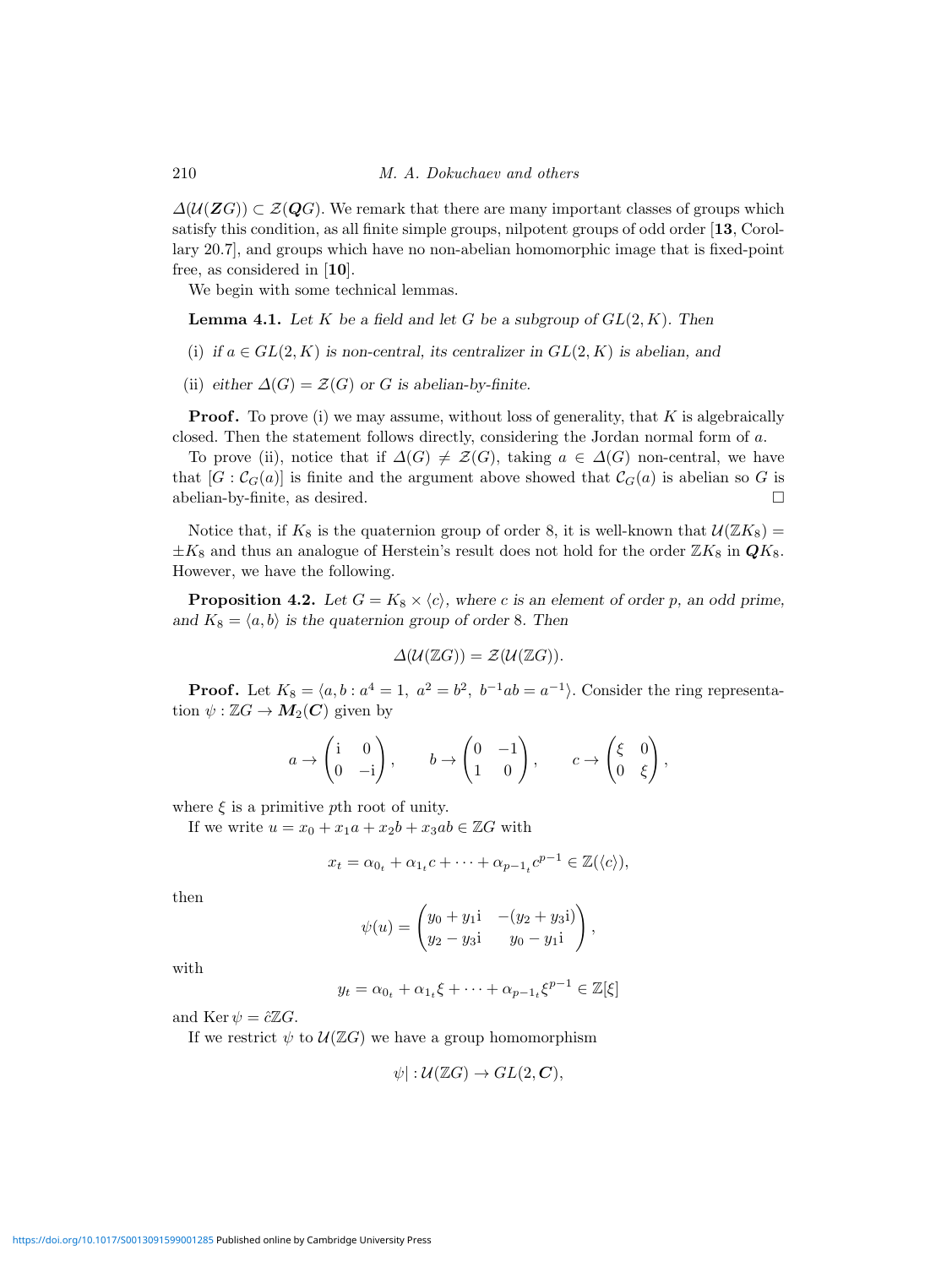whose kernel is Ker  $\psi$  =  $(1 + \partial \mathbb{Z}G) \cap \mathcal{U}(\mathbb{Z}G)$ , where  $\hat{c} = 1 + c + \cdots + c^{p-1}$ . We will show that there are no units of  $\mathbb{Z}G$  of this form, other than 1, that is, the restriction of  $\psi$  is an injection of  $U(\mathbb{Z}G)$  into  $GL(2,\mathbb{C})$ . For this let  $\varphi: G \to K_8$  be a group homomorphism defined by  $a \to a$ ,  $b \to b$  and  $c \to 1$ . Extend it linearly to  $\varphi : \mathbb{Z}G \to \mathbb{Z}K_8$ . Now let  $x = 1 + \hat{c}y \in \mathcal{U}(\mathbb{Z}G)$  and observe that we may assume that  $y \in \mathbb{Z}K_8$ . So  $\varphi(x) = 1 + py$ is a unit in  $\mathbb{Z}K_8$  and then it must be trivial. Hence  $y=0$ .

Now suppose that  $\Delta(U(\mathbb{Z}G))$  is not contained in the centre of  $U(\mathbb{Z}G)$ . Let  $u \in$  $\Delta(\mathcal{U}(\mathbb{Z}G)), u \notin \mathcal{Z}(\mathcal{U}(\mathbb{Z}G)).$  Then  $\psi(u) \notin \mathcal{Z}(GL(2, \mathbb{C}))$  and, by Lemma 4.1,  $\psi(\mathcal{U}(\mathbb{Z}G))$  is abelian-by-finite.

On the other hand, by a Theorem of Hartley and Pickel (see [**13**, Theorem 5.1]), we have that  $\mathcal{U}(\mathbb{Z}G)$  contains a non-cyclic free group, therefore  $\psi(\mathcal{U}(\mathbb{Z}G)) \cong \mathcal{U}(\mathbb{Z}G)$  cannot be abelian-by-finite, a contradiction. Hence  $\Delta(\mathcal{U}(\mathbb{Z}G)) = \mathcal{Z}(\mathcal{U}(\mathbb{Z}G)).$ 

**Lemma 4.3.** Let G be a group and let  $g_0 \in T\Delta(\mathcal{U}(\mathbb{Z}G))$  and  $g \in G$ . Then the commutator  $[g_0, g]$  is an element of  $\langle g_0 \rangle \bigcap \langle g \rangle$ .

**Proof.** Since  $T\Delta(\mathcal{U}(\mathbb{Z}G))$  is a periodic normal subgroup of  $\mathcal{U}(\mathbb{Z}G)$ , it follows from [12, Theorem II.5.1] that  $T\Delta(\mathcal{U}(\mathbb{Z}G))\subset G$  and that all its subgroups are also normal. In particular, g normalizes the group  $\langle g_0 \rangle$ , so we only need to prove that  $g_0$  also normalizes the group  $\langle g \rangle$ .

Let  $\alpha = (1-g)g_0\hat{g}$ . If  $\alpha$  is zero then the claim follows easily. If not, since  $\alpha$  is nilpotent, Proposition 3.1 tells us that  $\alpha g_0 = g_0 \alpha$  so it also follows that  $g_0$  normalizes  $\langle g \rangle$ , as desired.  $\square$ 

**Proposition 4.4.** Let G be a finite group and suppose that  $T\Delta(\mathcal{U}(\mathbb{Z}G))$  is nonabelian. Then G is a 2-group.

**Proof.** Since  $T\Delta(\mathcal{U}(\mathbb{Z}G))$  is a torsion normal subgroup, it follows again from [12, Theorem II.5.1] that it is contained in G and that every subgroup of  $T\Delta(\mathcal{U}(\mathbb{Z}G))$  is normal. As we are assuming that it is not abelian, it must be a Hamiltonian group and thus contains a subgroup H isomorphic to  $K_8$ . Suppose that there exists a prime  $p \geq 3$ dividing the order of G and let  $x \in G$  be an element of order p. As  $H \cap \langle x \rangle = 1$ , it follows from Lemma 4.3 that x centralizes H. Hence  $G_1 = H \times \langle x \rangle$  is a subgroup of G. Thus  $H \subset T\Delta(\mathcal{U}(ZG_1))$ , which, according to Proposition 4.2, should be central, a  $\Box$ contradiction.

Our next result first appeared in [**16**, Theorem 1] and alternative proofs were given in [**15**]. The proof we offer is shorter than the previous ones.

**Theorem 4.5.** Let G be a periodic group. If  $T\Delta(\mathcal{U}(\mathbb{Z}G))$  has a non-central element  $g_0$  then there exist an element  $x \in G$  of order 4 and an abelian subgroup A such that  $G = \langle A, x \mid x^2 = g_0^2 \text{ and } x^{-1}ax = a^{-1} \forall a \in A \rangle.$ 

**Proof.** Assume that there exist elements  $g_0 \in T\Delta(\mathcal{U}(\mathbb{Z}G))$ ,  $g \in G$ , such that  $g_0g \neq$ gg<sub>0</sub>. Then Lemma 4.3 shows that  $\langle g_0 \rangle$  and  $\langle g \rangle$  are both normal in  $\langle g, g_0 \rangle$ , so every cyclic subgroup of this group is normal and, thus, the group is Hamiltonian. As it has only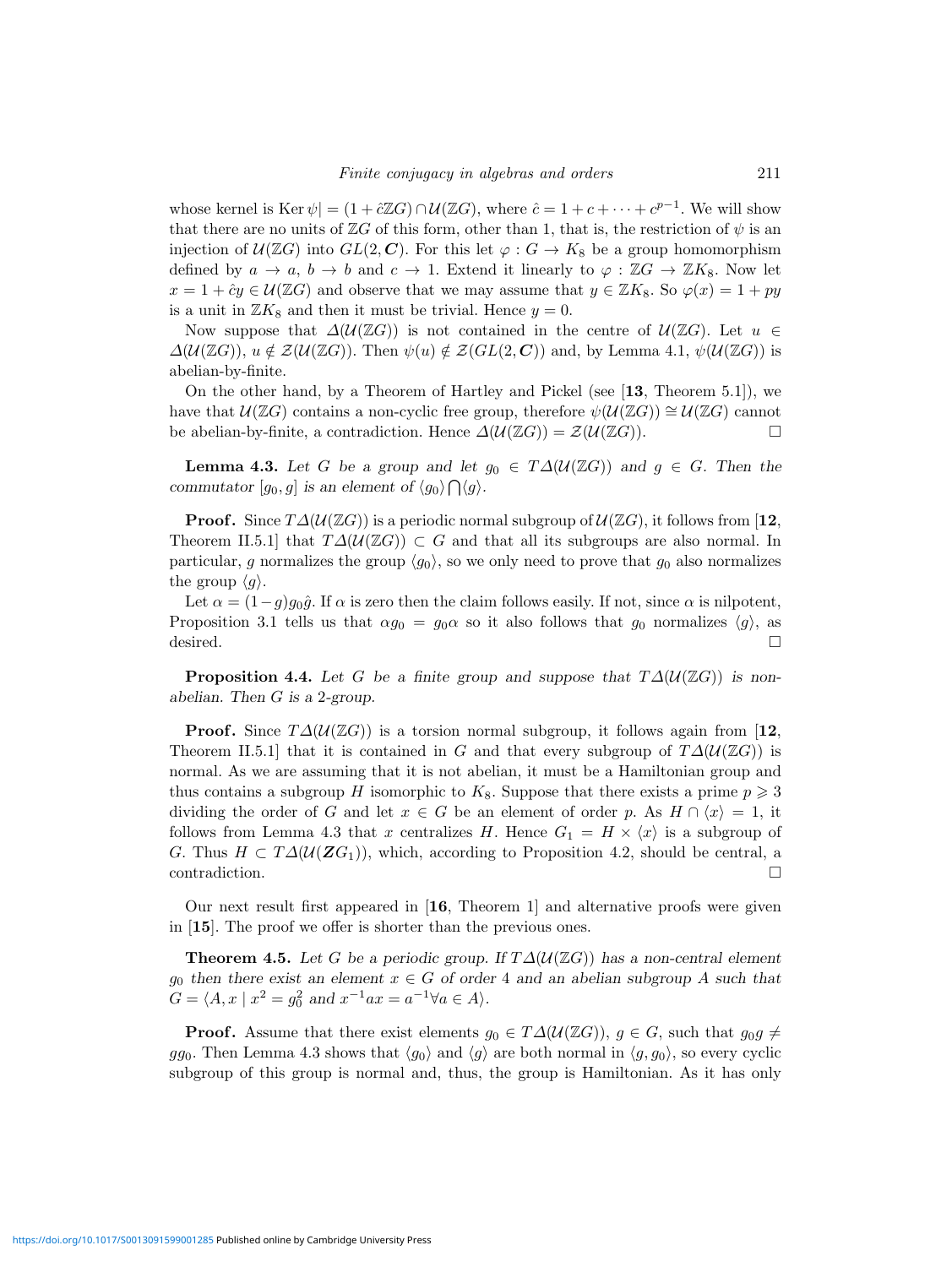212 M. A. Dokuchaev and others

two generators, it must be isomorphic to  $K_8$ . Since the only element of order 2 in  $K_8$  is central, it follows that  $o(g) = o(g_0) = 4$  and also that  $g^2 = g_0^2$  and  $g^{-1}g_0g = g_0^{-1}$ .

Let A denote the centralizer of  $g_0$  in G. If  $g \in G$  is not in A, then, for each element  $a \in A$ , we have that  $ag \notin A$ , so  $(ag)g_0 \neq g_0(ag)$  and, by the argument in the above paragraph, we have that  $(ag)^{g_0} = g^{-1}a^{-1}$ . On the other hand,  $(gg)^{g_0} = ag^{g_0} = ag^{-1}$ , so we also conclude that  $gag^{-1} = a^{-1}$  for all  $a \in A$ . This implies that A is abelian.

Finally, let us observe that, if x and y are two elements that do not commute with  $g_0$ , we have that  $x^{-1}y^{-1}g_0xy = x^{-1}g_0^{-1}x = g_0$  so  $y \in xA$  and thus  $G = \langle A, x \rangle$ , as claimed.  $\square$ 

We can also use Proposition 4.1 to give an example in the case of infinite groups.

**Example 4.6.** Consider the infinite dihedral group  $D = \langle a, b | b^2 = 1, bab = a^{-1} \rangle$  and let R be an integral domain of characteristic 0. We claim that  $\Delta(\mathcal{U}(R\mathbf{D})) = \mathcal{Z}(\mathcal{U}(R\mathbf{D})).$ 

In fact, it is well known that, if N is a subgroup of a group G with  $[G : N] = n$ , then RG can be imbedded in the full matrix ring  $M_n(RN)$ . So, as  $\langle a \rangle$  is torsion free, abelian, we have that  $R\langle a \rangle$  is an integral domain and it follows that RD can be imbedded in  $M_2(K)$ , where K denotes the field of fractions of  $R\langle a \rangle$ .

Once again, a result of Hartley and Pickel [13, Theorem 5.1] shows that  $U(RD)$  contains a free group on two generators. Hence Proposition 4.1 implies that  $\Delta(\mathcal{U}(RD))$  =  $\mathcal{Z}(\mathcal{U}(R\mathbf{D}))$ , as claimed.

**Proposition 4.7.** Let G be a finite group such that *Q*G has no Wedderburn component which is a non-commutative division ring and let H be a free abelian group. Then

$$
\Delta(\mathcal{U}(\mathbb{Z}[G \times H])) = \mathcal{Z}(\mathcal{U}(\mathbb{Z}[G \times H])).
$$

**Proof.** Set  $G_1 = G \times H$ . Then  $\mathbf{Q}G_1 = \mathbf{Q}G \otimes \mathbf{Q}H$  and, if  $\mathbf{Q}G \cong \bigoplus_i M_{n_i}(D_i)$  is the Wedderburn decomposition of *Q*G, we have that

$$
\mathbf{Q}G_1 \cong \mathbf{Q}H \otimes (\oplus_i M_{n_i}(D_i)) \cong \oplus_i M_{n_i}(\mathbf{Q}H \otimes D_i).
$$

Notice that Proposition 3.1 implies that an element  $x \in \Delta(\mathcal{U}(\mathbb{Z}[G \times H]))$  commutes with every nilpotent element in each component. This shows that the components of  $x$ are scalar matrices. Also, since they commute with every matrix of the form  $e_{ij}(d)$ , for all  $d \in D$ , we have that each component of x is central, so the result follows.

We conclude this section by showing that our main theorem also allows us to obtain some results in the case when the characteristic is positive.

**Corollary 4.8.** Let R be an infinite domain of positive characteristic and let G be a finite group. If char(R) does not divide |G|, then  $\Delta(RG) = \mathcal{Z}(RG)$ .

**Proof.** Let K be the field of fractions of R and suppose that p does not divide  $|G|$ . Then KG is semisimple.

Assume that a Wedderburn component of  $KG$  is a division ring  $D$ . Then  $D$  is generated, as a K-vector space, by the image  $G_1$  of G under the projection to D. But  $G_1$ is a finite subgroup of D and a theorem of Herstein  $[5]$  shows that  $G_1$  is cyclic so D is commutative. The result now follows from Corollary 3.5.